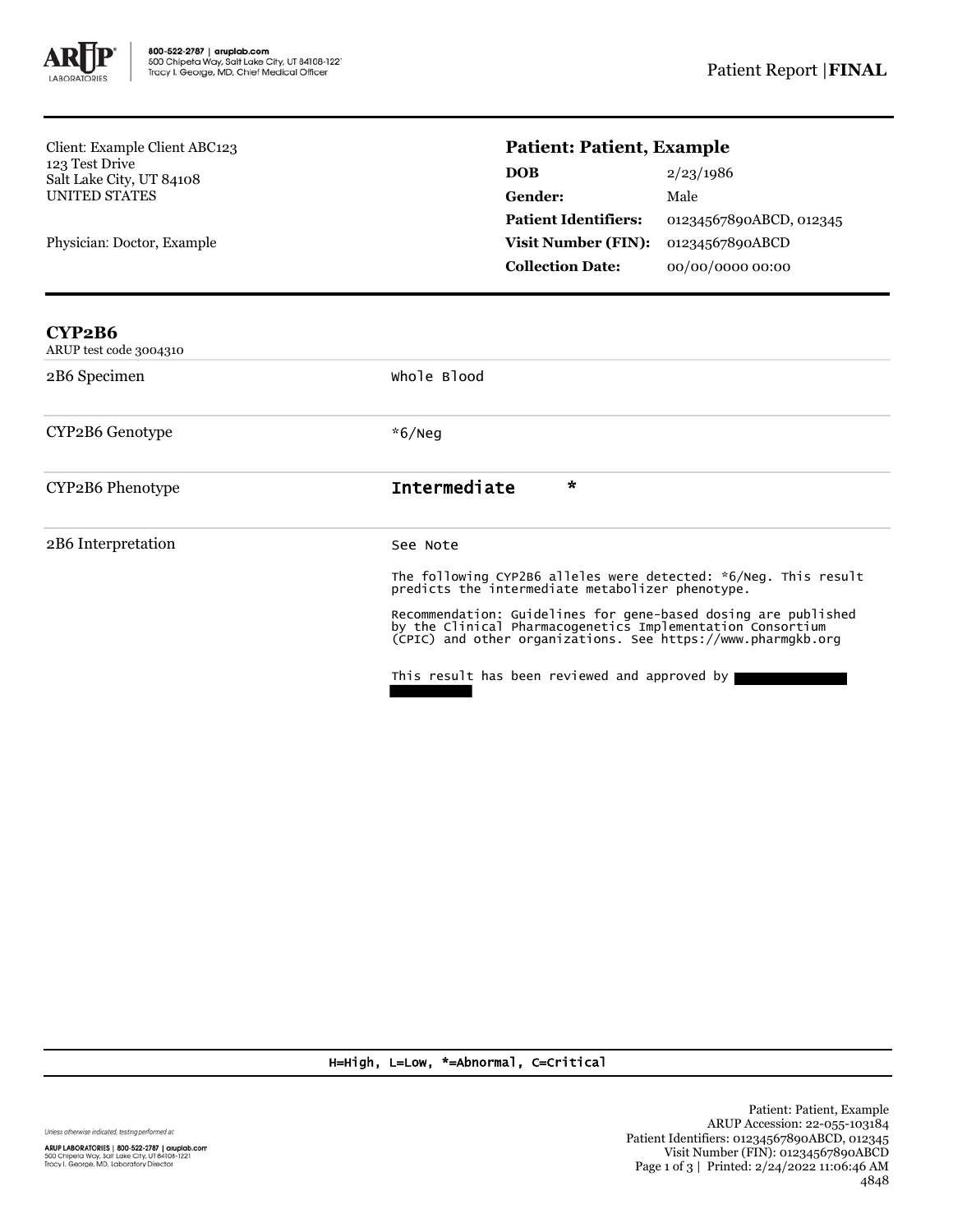

BACKGROUND INFORMATION FOR CYP2B6:

CHARACTERISTICS: The cytochrome P450 (CYP) isozyme 2B6 is involved in the metabolism of many drugs. Variants in the gene that codes for CYP2B6 may influence pharmacokinetics of substrates and may predict or explain non-standard dose requirements, therapeutic failure, or adverse reactions. Inheritance: Autosomal codominant CAUSE: CYP2B6 gene variants affect enzyme function. VARIANTS TESTED: (Variants are numbered according to the following transcripts: CYP2B6 NM\_000767).

Negative: No variants detected is predictive of the \*1 functional alleles.

CYP2B6\*4: rs2279343, c.785A>G CYP2B6\*6: rs3745274, c.516G>T; rs2279343, c.785A>G CYP2B6\*7: rs3745274, c.516G>T; rs2279343, c.785A>G; rs3211371, c.1459C>T CYP2B6\*9: rs3745274, c.516G>T CYP2B6\*18: rs28399499, c.983T>C CYP2B6\*22: rs34223104, c.-82T>C CYP2B6\*36: rs34223104, c.-82T>C; rs3745274, c.516G>T; rs2279343, c.785A>G

CLINICAL SENSITVITY: Drug-dependent. METHODOLOGY: Polymerase chain reaction (PCR) and fluorescence monitoring ANALYTICAL SENSITIVITY AND SPECIFICITY: Greater than 99 percent LIMITATIONS: Only the targeted CYP2B6 variants will be detected by this test, and assumptions about phase and content are made to assign alleles. Publicly available sources such as the www.pharmvar.org or www.pharmgkb.org provide guidance on phenotype predictions and allele frequencies. Diagnostic errors can occur due to rare sequence variations. Risk of therapeutic<br>failure or adverse reactions with CYP2B6 substrates may be<br>affected by genetic and non-genetic factors that are not<br>detected by this test. This result does not therapeutic drug or clinical monitoring.

Please note the information contained in this report does not contain medication recommendations and should not be interpreted as recommending any specific medications. Any dosage adjustments or other changes to medications should be evaluated in consultation with a medical provider. This test was developed and its performance characteristics determined by ARUP Laboratories. It has not been cleared or approved by the U.S. Food and Drug Administration. This test was performed in a CLIA-certified laboratory and is intended for

Counseling and informed consent are recommended for genetic testing. Consent forms are available online.

H=High, L=Low, \*=Abnormal, C=Critical

clinical purposes.

Unless otherwise indicated, testing performed at:

ARUP LABORATORIES | 800-522-2787 | aruplab.com 500 Chipeta Way, Salt Lake City, UT 84108-1221<br>Tracy I. George, MD, Laboratory Director

Patient: Patient, Example ARUP Accession: 22-055-103184 Patient Identifiers: 01234567890ABCD, 012345 Visit Number (FIN): 01234567890ABCD Page 2 of 3 | Printed: 2/24/2022 11:06:46 AM 4848